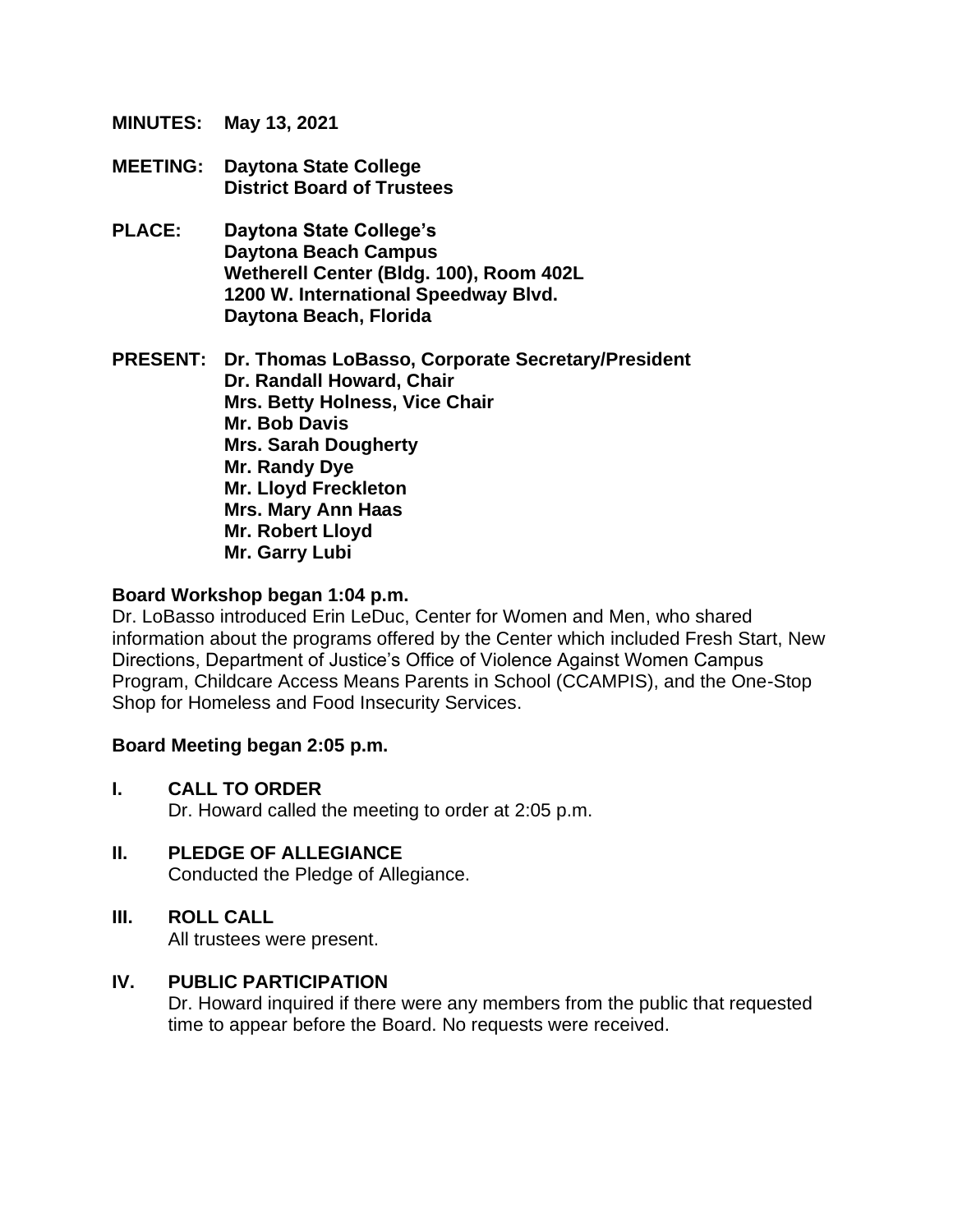## **V. PUBLIC HEARING - POLICIES**

## **A. Approval of First Reading – College Policies Sections 5-6**

Mr. Brian Babb, General Counsel, reviewed all policies in sections 5-6. He stated those that were not changing and explained any that had revisions. This review is in preparation for the College's ten-year accreditation visit.

- **MOTION:** (Lubi/Holness) The District Board of Trustees approve the first reading of College Policies Section 5. Motion carried unanimously.
- **MOTION:** (Freckleton/Haas) The District Board of Trustees approve the first reading of College Policies Section 6. Motion carried unanimously.

### **VI. CONSENT AGENDA**

- A. Approval of 4/15/21 Board Retreat Minutes
- B. Approval of 4/15/21 Board Meeting Minutes
- C. Approval of Agreements
- D. Approval of Agreements Affiliation
- E. Approval of Budget Amendments
- F. Approval of Deletion of Inventory Items
- G. Approval of Donations Non-Cash
- H. Approval of Donations Surplus
- I. Approval of Human Resource Recommendations
- J. Approval of Out of District Travel
- **MOTION:** (Dye/Freckleton) The District Board of Trustees approve the Consent Agenda. Motion carried unanimously.

## **VII. TIME RESERVED/PRESIDENT**

## **A. President's Update**

## **Resolution of Appreciation: Mary Ann Haas**

Dr. LoBasso invited Mrs. Haas to join him and read the resolution of appreciation. Mrs. Haas' term on the Board will be ending this month.

WHEREAS, Mary Ann Haas has been a longtime friend and advocate of Daytona State College and the Volusia/Flagler County area, recognized for her integrity and contributions to the College, the community and the state in general; and

WHEREAS, through her work on the District Board of Trustees and as a retired district curriculum director of the Flagler County school system, she has been a champion of K-12 education and higher education; and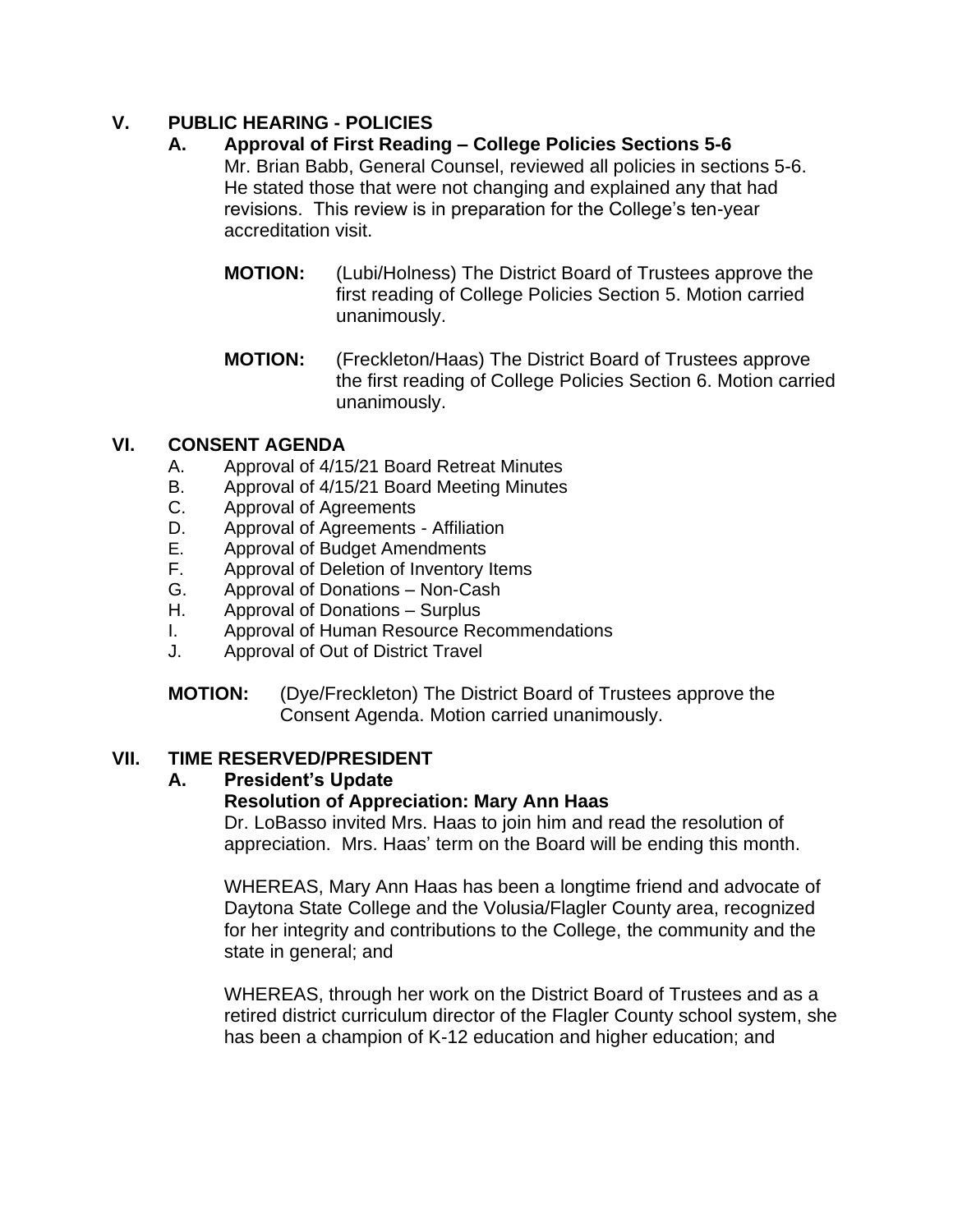WHEREAS, she was appointed to the District Board of Trustees by Governor Charlie Crist in 2009, and subsequently reappointed in 2017 by Governor Rick Scott; and

WHEREAS, she served with distinction as Vice Chair from 2012 to 2013, and then as Chair from 2013 to 2014, and currently serves as the appointed trustee to the Daytona State College Foundation Board of Directors; and

WHEREAS, under her leadership, Daytona State College expanded opportunities for students with world-class facilities such as the Soccer Stadium, the Classroom Building at the Flagler/Palm Coast Campus, and the L. Gale Lemerand Student Center; and

WHEREAS, she has supported the mission of the College to provide access and emphasize academic success for all students; and

WHEREAS, she has supported access to and expansion of bachelor's degrees in Engineering Technology, Nursing, Information Technology and Accounting; and

WHEREAS, she has committed to safeguard the affordability of a college education in Florida, with a commitment to preserve the integrity of the state's 2 + 2 system; and

WHEREAS, she will forever be a lifelong friend of Daytona State College and the Florida College System.

NOW THEREFORE, BE IT RESOLVED that this Resolution of Appreciation for Mary Ann Haas is read into the official minutes of the May 13, 2021 meeting of the Daytona State College District Board of Trustees and that a signed copy of this document is presented at this time.

Mrs. Haas thanked Dr. LoBasso and shared she was honored to serve on the Board and will greatly miss everyone at the College.

#### **Updates**

Dr. LoBasso shared things have been busy. The Lemerand Speaker Series was held virtually this year. He participated in the Florida Trend roundtable discussion and the Palm Coast-Flagler Regional Chamber's Strategic Planning Session. He shared news on the successful Palm Coast Songwriters Festival held at the Flagler/Palm Coast Campus. A Collaboration Council meeting was held with Volusia and Flagler superintendents and staff where they discussed additional partnerships and dual enrollment opportunities at the ATC. Hosted a luncheon meeting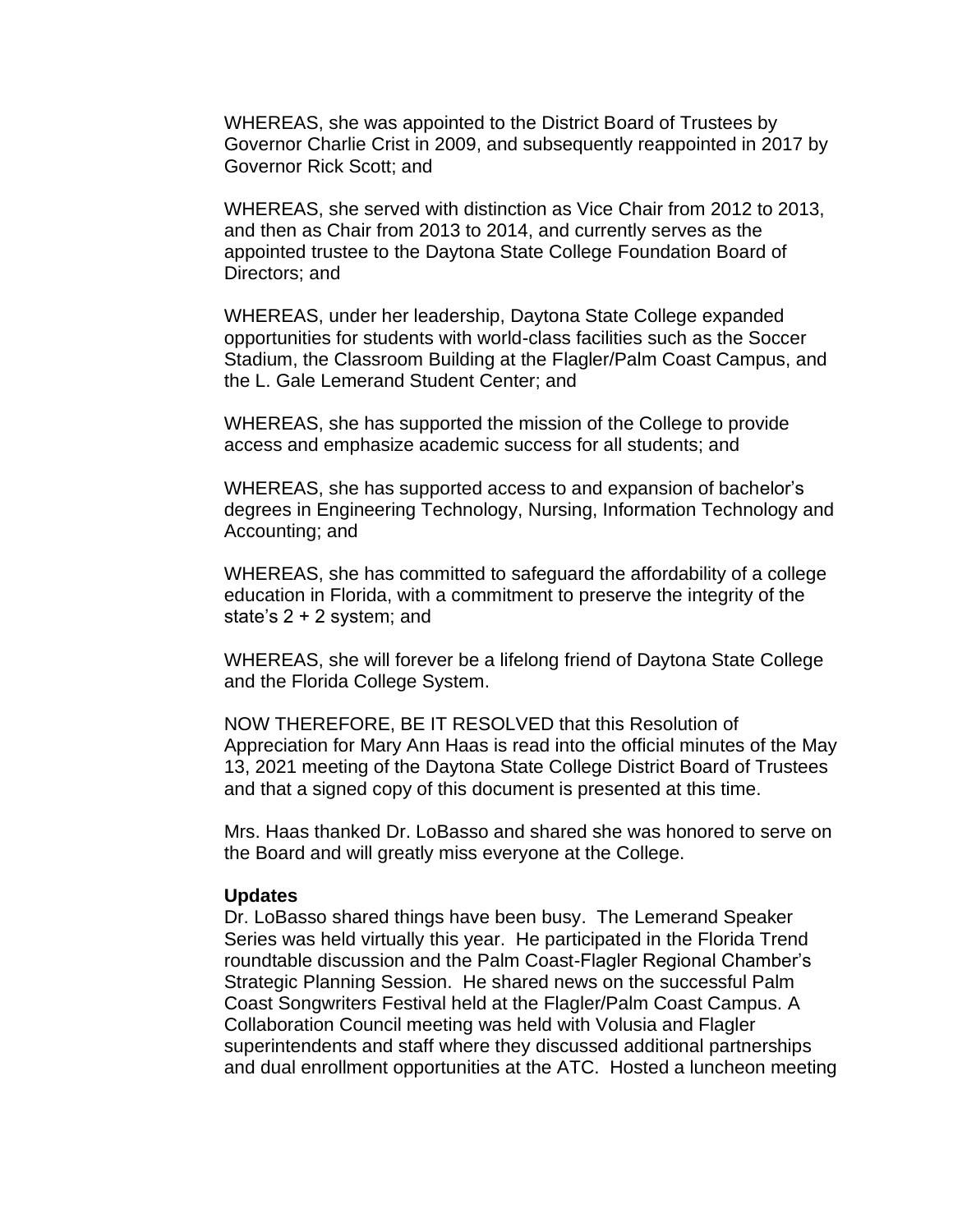with the new principal of Mainland High School, Dr. Joe Castelli, and how there may be opportunities for additional collaboration.

Dr. LoBasso shared the Women's Golf NJCAA Championship is in their last round at Plantation Bay and stopped by to watch them tee off. He heard they were currently in 2<sup>nd</sup> place. He shared the College is hosting this evening the Women's Soccer Regional Semi-Final tournament.

Dr. LoBasso explained graduation is May 19, 2021 and will be in-person but still different from the normal ceremony with limited participation. He thanked Dr. Howard and Mrs. Holness for representing the Board at the ceremonies. He shared the invitation was also extended to the 2020 graduates to provide them an opportunity to participate and be recognized at the in-person ceremony.

Dr. LoBasso shared the legislative session has concluded and are awaiting final approval by the Governor. If approved, the College should receive \$200,000 for the expansion of the Nursing Program in Flagler County and \$3.85 million to begin construction of the Deltona Campus building. The construction of this building will allow the College to offer the Nursing program, as well as other programs at this campus.

Dr. LoBasso stated staff are working to put together a comprehensive plan to provide some salary adjustments and raises which will be brought to the Board in June. He felt everyone has worked very hard this past year and was glad this could be presented to the Board for consideration.

### **B. Approval of Strategic Plan One-Year Extension**

Dr. LoBasso shared in preparation for the College's  $10<sup>th</sup>$  year reaffirmation of accreditation, the current plan was reviewed and in order to maintain continuity during the review period, the Planning Council recommended that it be extended for one year.

**MOTION:** (Davis/Haas) The District Board of Trustees approve the one-year extension of the current Strategic Plan, *Building on Excellence*. Motion carried unanimously.

### **VIII. COLLEGE COUNSEL**

### **A. Approval of Final Order and Joint Stipulation**

Mr. Babb thanked Mr. Lloyd for his time on this case and explained the matter will now move to federal court.

**MOTION:** (Haas/Holness) The District Board of Trustees approve the Final Order and Joint Stipulation re Kenneth Thorson v. Daytona State College. Motion carried unanimously.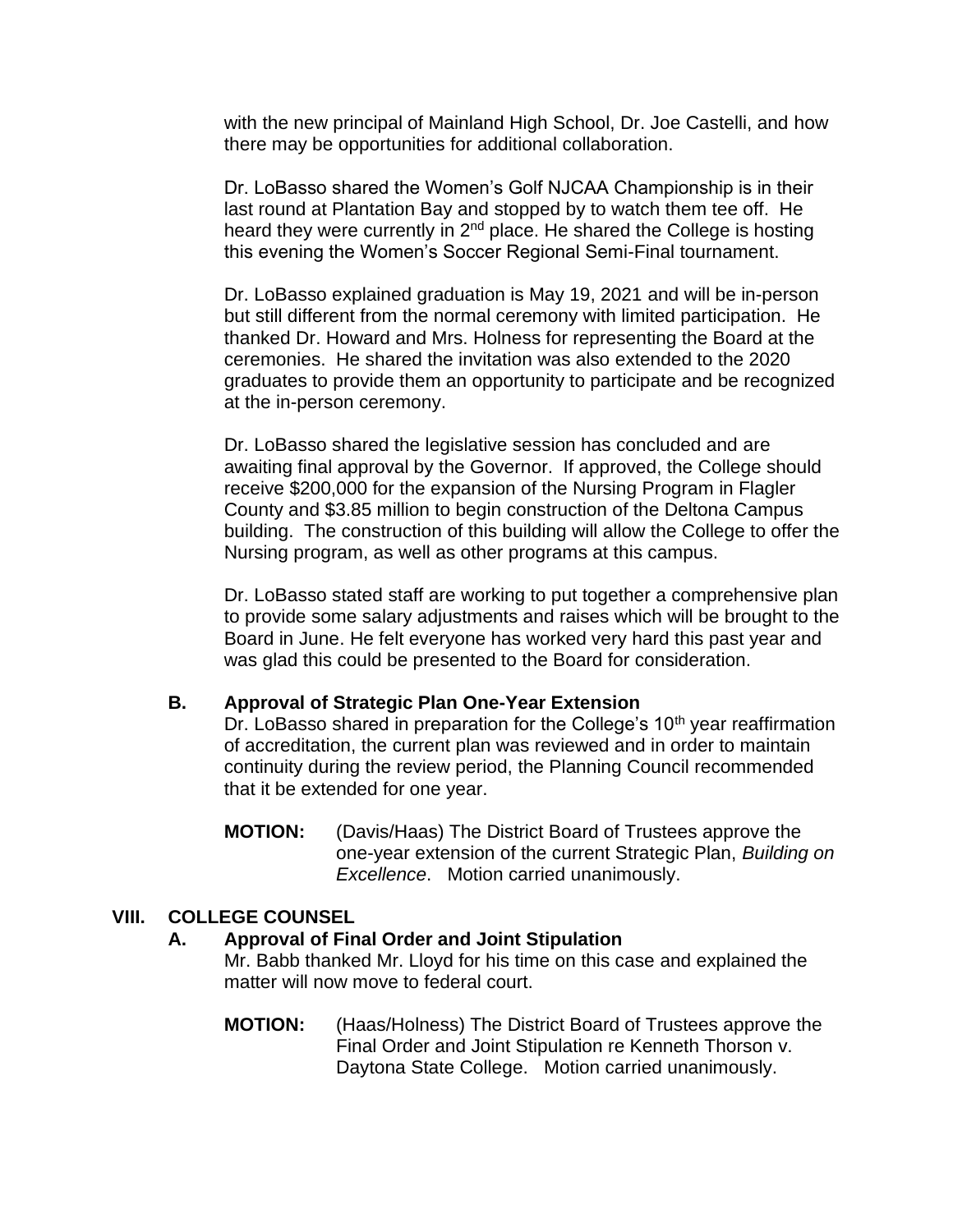## **IX. FACILITIES**

# **A. Approval of Architect Continuing Services Contracts**

Mr. Chris Wainwright, Associate Vice President of Facilities Planning, explained the renewal of architectural services is done every two years and received 15 responses through a Request for Qualification (RFQ). The selection committee reviewed and ranked the submissions and then selected the top three firms.

**MOTION:** (Freckleton/Lubi) The District Board of Trustees approve DJdesign Services, Inc., Housman Architecture, LLC and KMF Architects, for Architect Continuing Services and direct the President or his designee to enter into contracts, pursuant to the provisions of Florida Statute s. 287.055 for these services. Motion carried unanimously.

## **X. FINANCE**

## **A. Executive and Financial Summary Reports as of 4/30/21**

Mr. Martin Cass, Vice President for Finance, presented the financial report for the period ending April 30, 2021. Information reviewed included Fund 1 Operating Revenue and Expenses, Carry Forward Funds, Comparison of Actual Revenue Received to Budgeted, Three-Year Analysis of Tuition and Fees, Comparison of Actual Expenses to Budgeted Costs, Major Capital Projects Funding, Recap of Major Project funding, and Summary of Major Capital Projects scheduled during the fiscal year and projects completed.

## **B. ACH/Wire Transfers/Checks Issued Greater Than/Equal to \$50,000 – February and March**

Mr. Cass presented as information.

## **C. Approval of Budget Transfer Request**

Mr. Cass explained the Governor's Executive Order declaring a state of emergency in response to COVID-19 provided colleges the flexibility to transfer funding that could be used for operational support if necessary. The College had over \$3 million in funds held back and with budget reductions and enrollment declines funds were transferred from Fund 7 to Fund 1 to support operations. The holdback funds have been released and they believe the funds can now be returned to Fund 7.

**MOTION:** (Freckleton/Lloyd) The District Board of Trustees approve the transfer of \$4,500,000 from Fund 1 to Fund 7, as outlined in the Board memorandum. Motion carried unanimously.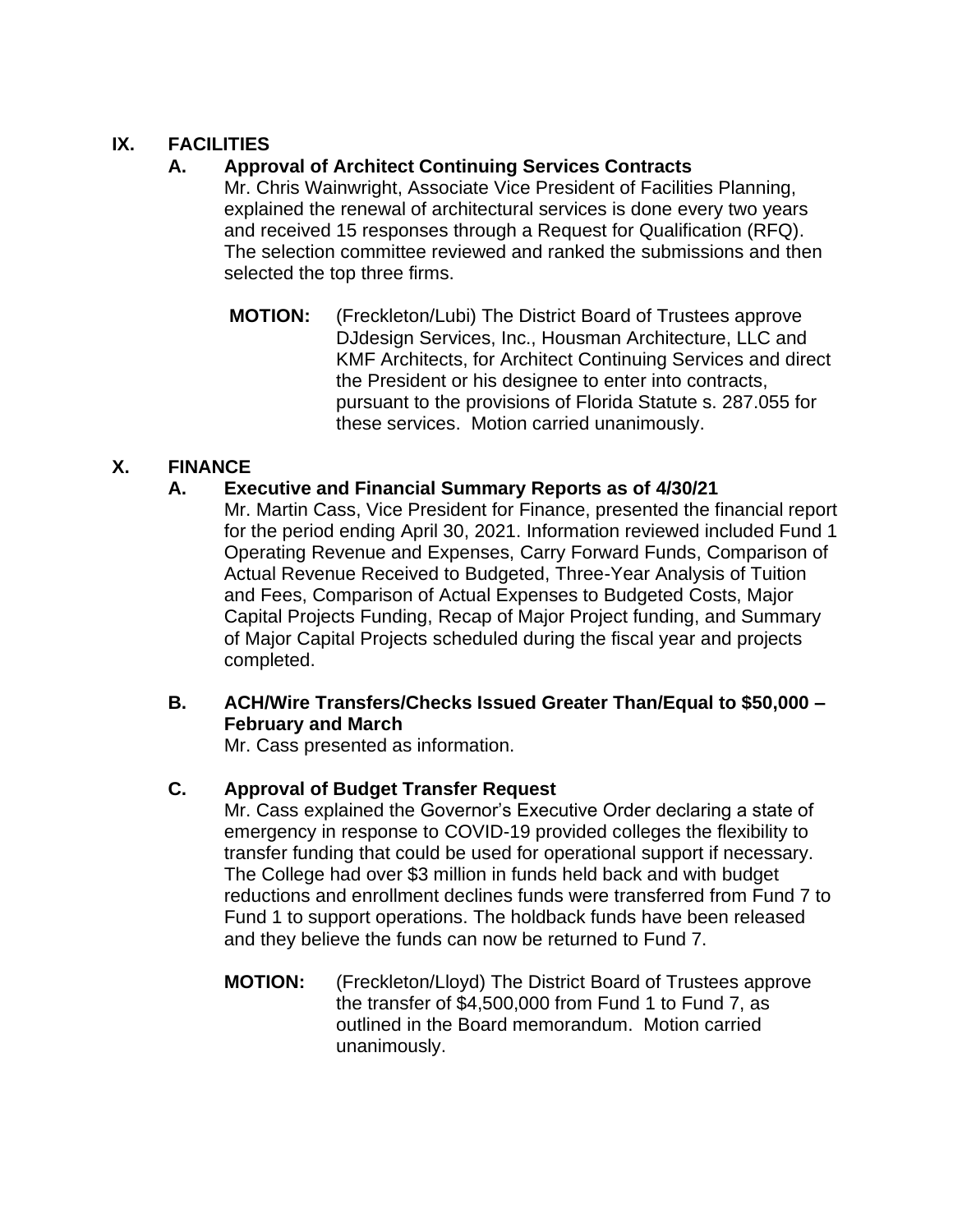### **XI. ACADEMIC AFFAIRS**

**A. Cost of Textbooks and Instructional Materials – Summer** Dr. Amy Locklear, Provost, presented as information.

### **XII. TIME RESERVED/CONSTITUENT HEADS**

Reports were presented by Hilton Smith, Student Government Association President; Dr. Alycia Ehlert, Administrators Council President; Amanda Shroyer, Career Employees Association President; and Billie Jo Dunaway, Professional Council President. Dr. LoBasso read report submitted by Dr. Lavaughn Towell, Faculty Senate President. New incoming presidents: SGA - Adrianne Toles-Williams, Administrators Council – Alicia Alexander, and Faculty Senate – Paul Capps.

### **XIII. TIME RESERVED/BOARD CHAIR**

*Order of agenda items changed*

- **D. Board Professional Development Opportunities** Developmental opportunities for the Board were listed in the agenda as information only.
- **C. Approval of President's Annual Employment Contract** Dr. Howard presented for approval.
	- **MOTION:** (Davis/Haas) The District Board of Trustees approve the President's Employment Agreement, as presented. Motion carried unanimously.

Dr. Howard congratulated Dr. LoBasso and appreciated all he has done over the past year which was a year like no other. Dr. LoBasso thanked the Board for extending his contract and it was a privilege to serve. He was thankful to have the support of the Board and a great team to help him in moving the College forward.

## **B. Approval of Daytona State College 2021/2022 District Board of Trustees Meeting Schedule**

Dr. Howard presented for approval.

**MOTION:** (Davis/Holness) The District Board of Trustees approve the Daytona State College District Board of Trustees meeting schedule for 2021-2022. Motion carried unanimously.

Dr. Howard explained if the Board would like to hear on a specific topic to let him or Dr. LoBasso know so it can be scheduled for an upcoming workshop.